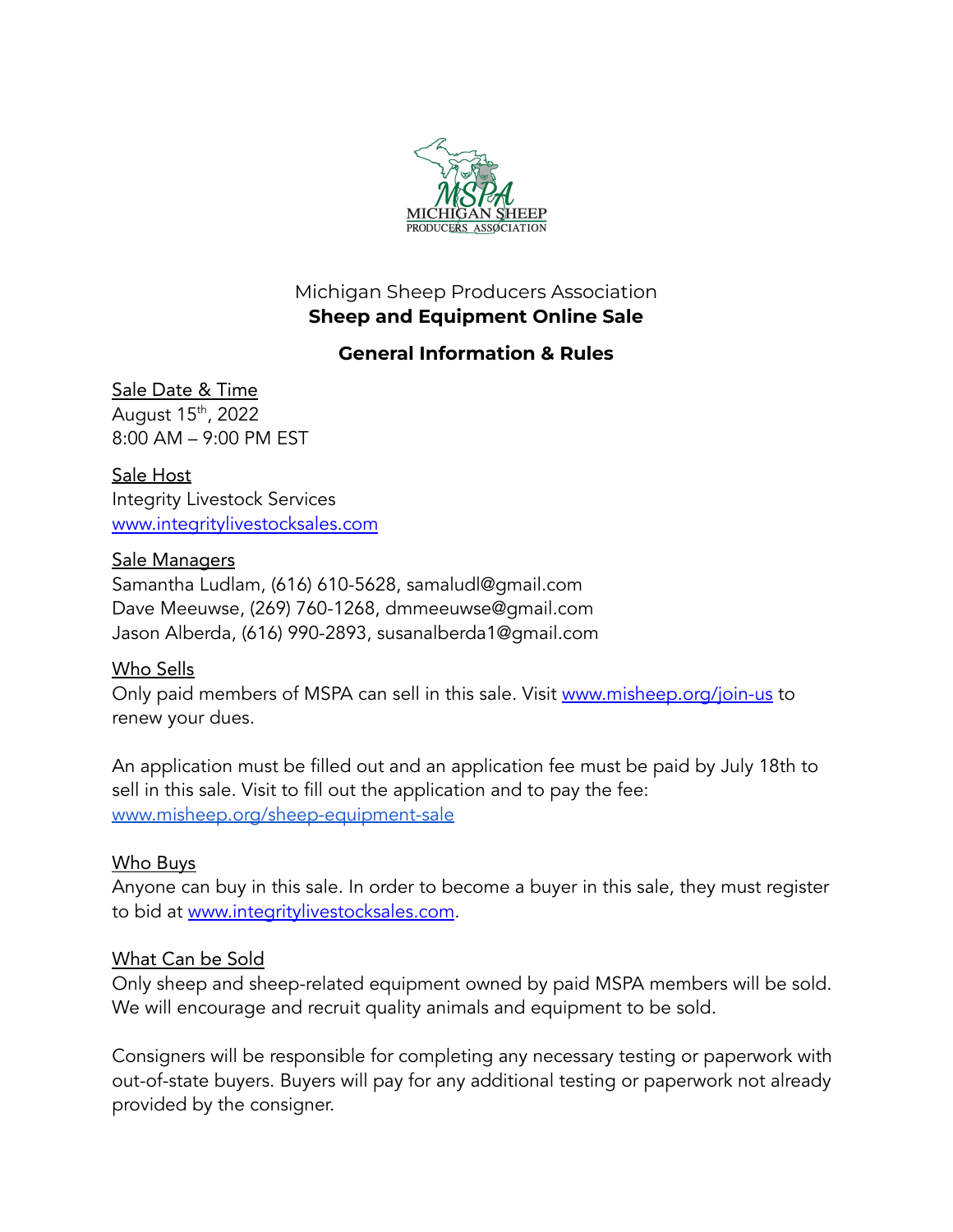### Sale Charges

There will be a \$20 entry fee for each lot of sheep and equipment. The entry is non-refundable if the consigner cancels and does not participate in the sale. The entry fee is also non-refundable if the sheep is offered in the sale but does not sell. If for some reason the entry application is not approved by the sale committee, the entry fee will be returned. There will be a 10% commission fee charged on the sale price.

### Minimum Bids

The minimum prices that have been established for the sale are \$450 for rams and \$300 for ewes and wethers. There is no minimum bid set by MSPA for equipment, only by the consigner. If an entry does not receive the minimum bid, it will not be sold, and the consigner will not be charged any commission. A consigner may place a higher reserve on their lots than the minimums that have been established for the sale. However, if the lot does not reach the minimum bid set by the consigner, or the consigner bids and buys their animal back, they will be responsible for commission on the full price even though the animal did not sell.

#### Shipping & Delivery

Each buyer will be responsible for the shipping arrangement of sheep and/or equipment purchased. Delivery usually can be arranged to most parts of the country. Contact Sale Management in advance for assistance.

### Health Requirements

Your local or state veterinarian should be able to update you concerning health requirements for sheep entering your state. It is the buyer's responsibility to be cognizant of and adhere to the entrance requirements for his own state. When entry permits are required, this can often be done prior to your arrival at the sale by contacting your state office. Contact your local veterinarian for assistance.

### Sale Guarantee

Except for those stated in the below guarantee, there are no warranties, either expressed or implied, as to the merchantability or fitness for a particular purpose with respect to the sheep or equipment being sold at this sale.

The warranties and the remedies provided therein shall be the sole and exclusive remedy of the buyer, or any party claiming through the buyer, for any breach or warranty or guarantee herein provided, and all other obligations or liabilities.

1. Every ram and ewe sold will be guaranteed as a breeder if properly handled. It shall be the responsibility of the buyer to return a non breeder to the seller in acceptable breeding condition. The seller, after a fair trial and the animal is found to be a non-breeder, shall have the privilege of replacing the ram or ewe with one of equal value or satisfaction of the buyer, or refunding the purchase